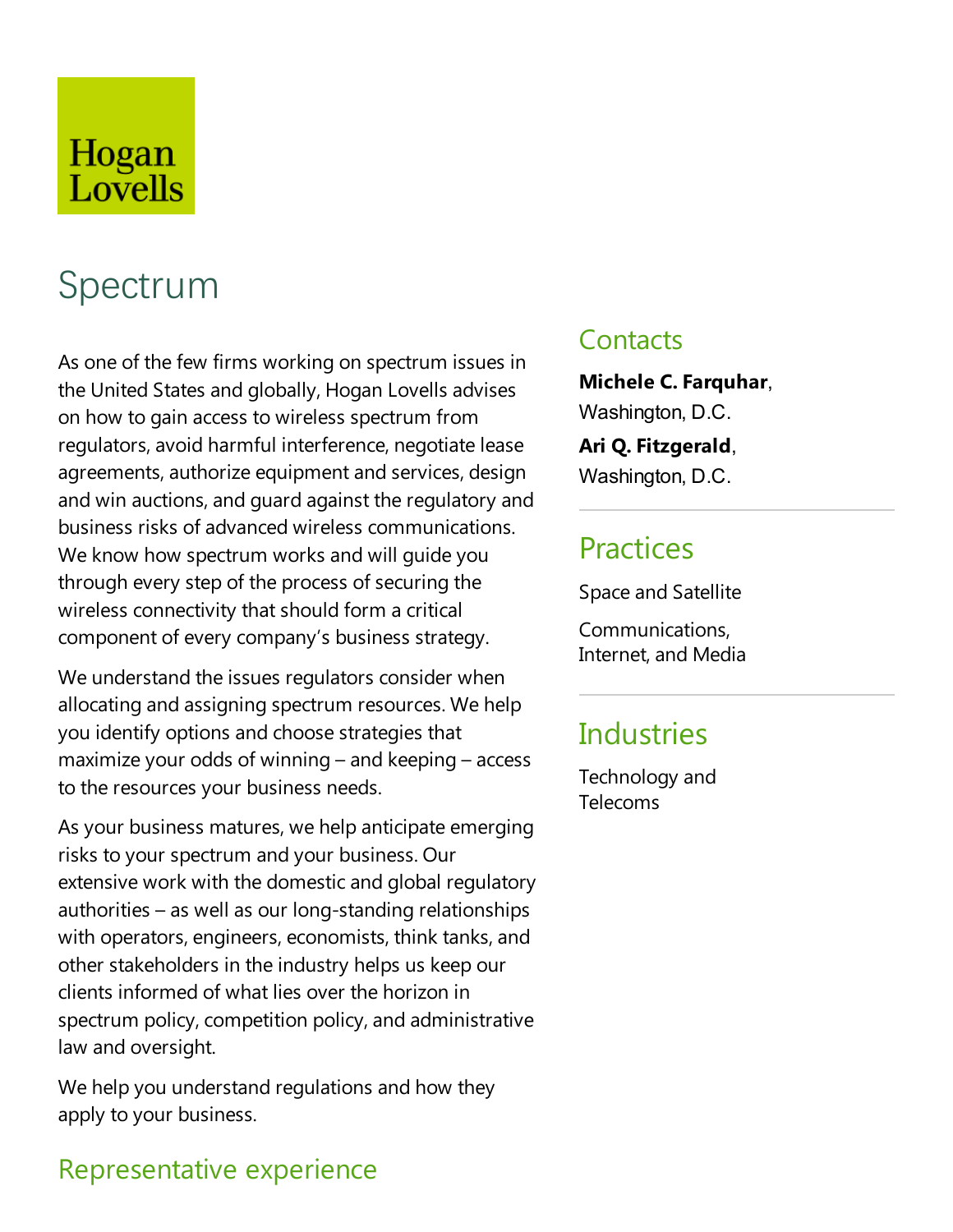Advised T-Mobile USA with its US\$8bn purchase of 45% of all spectrum auctioned in the FCC's first-of-itskind broadcast incentive auction, allowing them to provide 5G services in the U.S.

Assisted Sprint on domesticand international regulation affecting the 2.5 GHz band frequencies.

Represented the largest U.S. railroads in acquiring spectrum and technology for positive train control, a proposed system of monitoring and controlling train movements to provide increased safety.

Counselled the nation's second-largest broadcast authorization holder on license acquisition, regulatory compliance, channel sharing activity, buildout obligations, and operations planning.

Represented multiple operators seeking to provide public safety broadband operations.

Secured spectrum licenses for multiple nongeostationary Earth orbit fixed-satellite service applicants.

Advised operators on substantial service obligations and requirements.

Participated in numerous European Commission studies on spectrum trading and spectrum management issues connected with the digital dividend.

Counselled General Electric on spectrum policy advocacy.

Advised T-Mobile USA on regulatory matters before the FCC and U.S. Congress, including U.S. broadband policy, terrestrial use of mobile satellite service spectrum, and incentive auctions authority legislation.

Advised Sprint Nextel on spectrum policy and communications regulatory matters before the FCC and U.S. government agencies.

Assisted Vodafone and other communications clients in securing FCC approval of spectrum licenses.